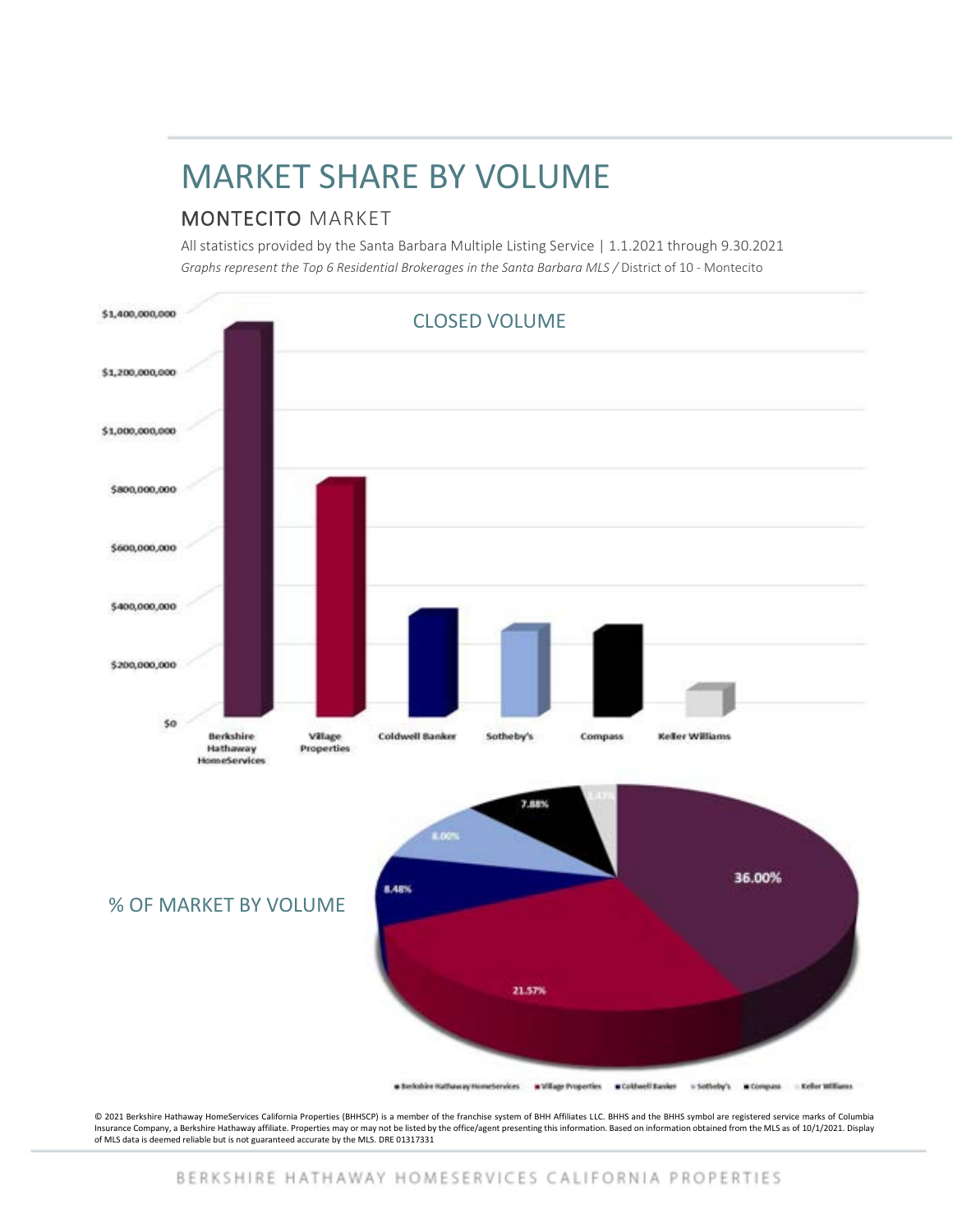# MARKET SHARE BY UNITS

### MONTECITO MARKET

All statistics provided by the Santa Barbara Multiple Listing Service | 1.1.2021 through 9.30.2021 *Graphs represent the Top 6 Residential Brokerages in the Santa Barbara MLS /* District of 10 - Montecito



© 2021 Berkshire Hathaway HomeServices California Properties (BHHSCP) is a member of the franchise system of BHH Affiliates LLC. BHHS and the BHHS symbol are registered service marks of Columbia Insurance Company, a Berkshire Hathaway affiliate. Properties may or may not be listed by the office/agent presenting this information. Based on information obtained from the MLS as of 10/1/2021. Display<br>of MLS data is dee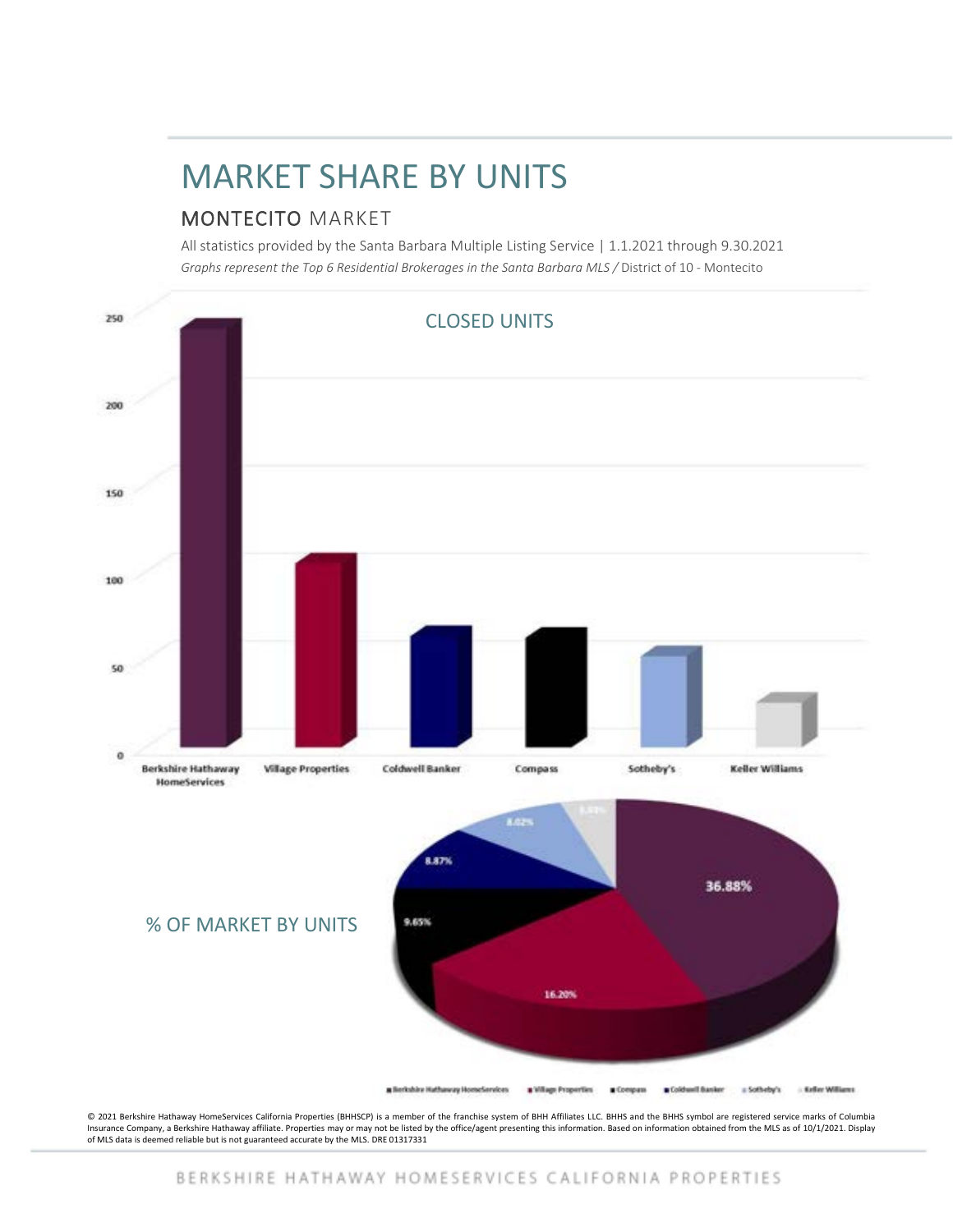## MARKET SHARE BY VOLUME

#### OVERALL SANTA BARBARA MARKET

All statistics provided by the Santa Barbara Multiple Listing Service | 1.1.2021 through 9.30.2021 *Graphs represent the Top 6 Residential Brokerages in the Santa Barbara MLS*



BERKSHIRE HATHAWAY HOMESERVICES CALIFORNIA PROPERTIES